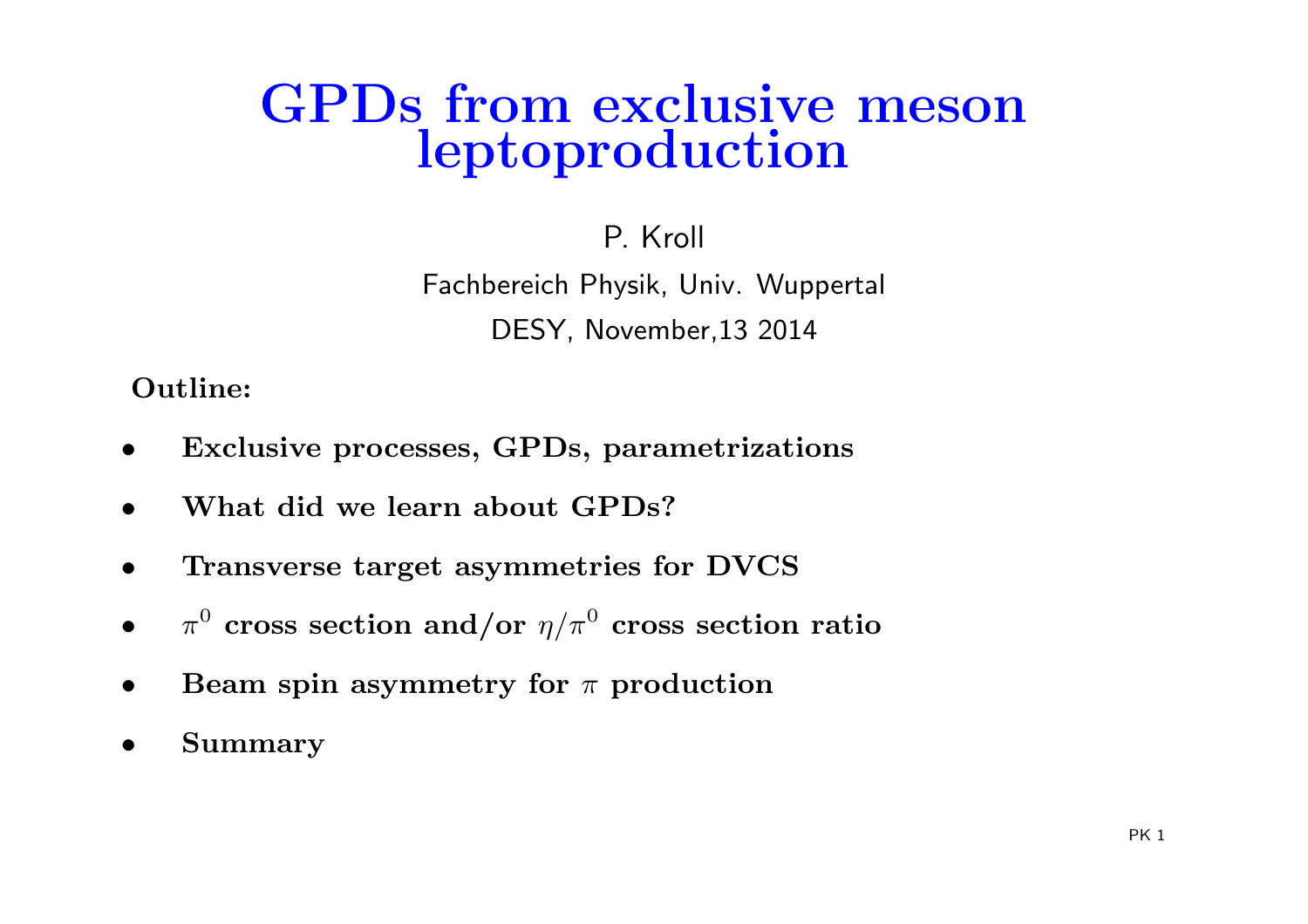#### Hard exclusive scattering - GPDs

DVCS and meson electroproduction rigorous proofs of collinear factorization in generalized Bjorken regime: Radyushkin, Collins et al, Ji et al possible power corrections not under control  $\Longrightarrow$  $^{2},W\rightarrow\infty$ ,  $x_{Bj}$  fixed) unknown at which  $Q^2$  asymptotic result can be applied



dominant transitions  $\gamma_L^*$  $\alpha$  cunneccod but  $_L^* \rightarrow V_L(P)$ ,  $\gamma_T^*$  $\stackrel{\scriptscriptstyle \scriptscriptstyle \tau}{T} \rightarrow \gamma_T$ other transitions power suppressed but often non-negligible (e.g.  $\gamma^*_T$  $T^* \to V_T^-, \pi^+)$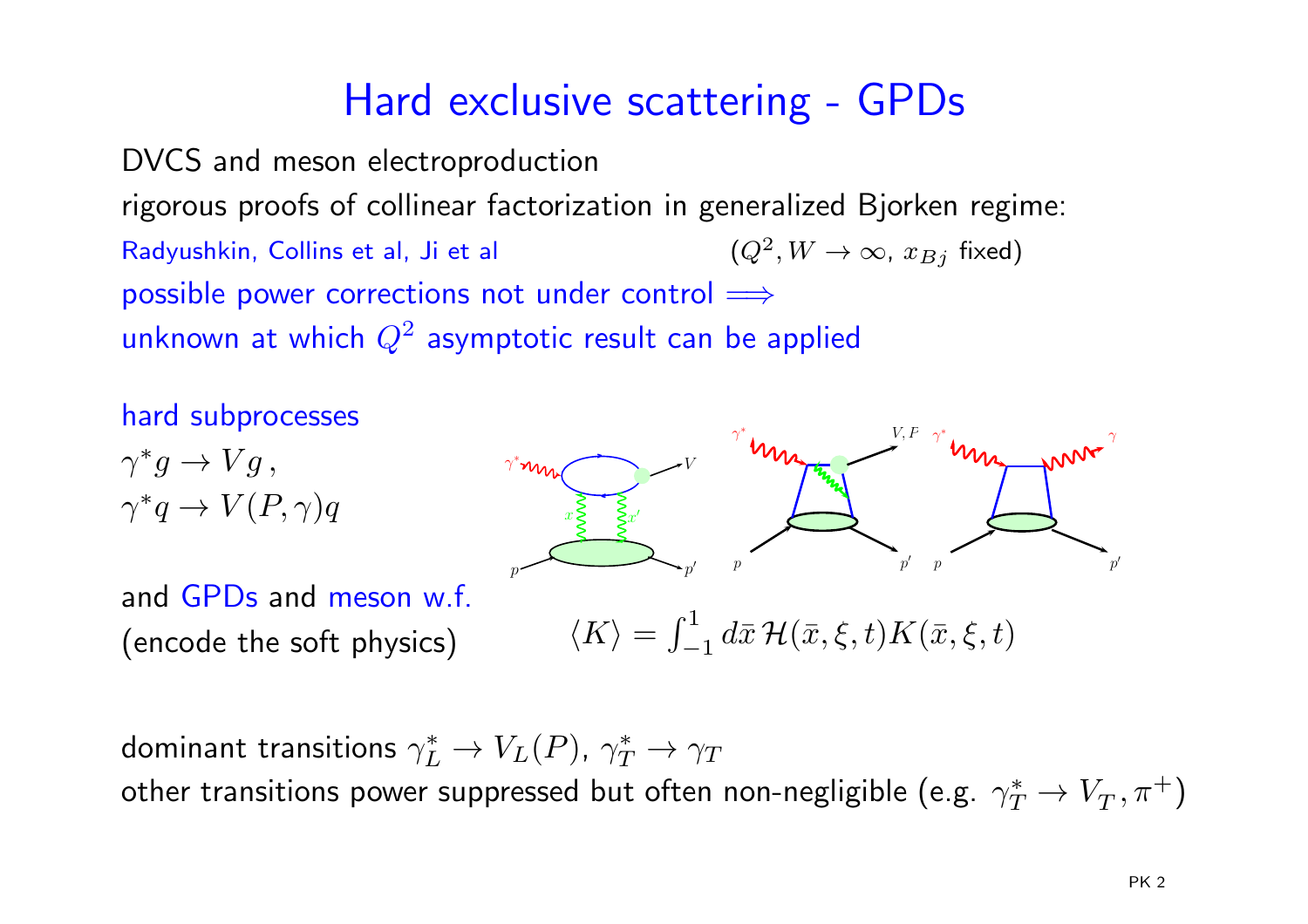#### GPDs

D. Müller et al (94), Ji(97), Radyushkin (97)

GPDs:  $K = K(\bar{x}, \xi, t)$   $x = \frac{\bar{x} + \xi}{1 + \xi}$   $x' = \frac{\bar{x} - \xi}{1 - \xi}$ defined by FT of  $\langle p'|\bar{\Psi}(-z/2)\Gamma\Psi(z/2)|p\rangle$  $\Gamma = \gamma^+, \gamma^+ \gamma_5 \qquad \ \ K = H, E, \widetilde{H}, \widetilde{E} \ \textbf{(non-flip)}$ = $=\sigma^{+j}$   $H_T, E_T, \widetilde{H}$  $T, \widetilde{E}$  $\, T \,$  $T$  (flip)



for quarks  $(\xi < \bar{x} < 1)$  and gluons (antiquarks for  $-1 < \bar{x} < -\xi$ ,  $q\bar{q}$  pairs  $-\xi < \bar{x} < \xi$ )

reduction formula  $H^q(\bar{x},\xi=t=0)=q(\bar{x})$ ,  $\widetilde{H}^q\to \Delta q(\bar{x})$ ,  $H^q_T\to \delta^q(\bar{x})$ sum rules (proton form factors):  $F_1^q(t) = \int d\bar{x} H^q(\bar{x}, \xi, t)$ ,  $F_1 = \sum\limits_{\sim} e_q F_1^q$  $E \to F_2$ ,  $\widetilde{H}$  $\rightarrow$   $F_A$ ,  $\widetilde{E}$  $\rightarrow F_P$ 

polynomiality, universality, evolution, positivity constraints Ji's sum rule  $J_q = \frac{1}{2} \int_{-1}^{1} d\bar{x}\, \bar{x}\, [H^q(\bar{x}, \xi, t = 0) + E^q(\bar{x}, \xi, t = 0)]$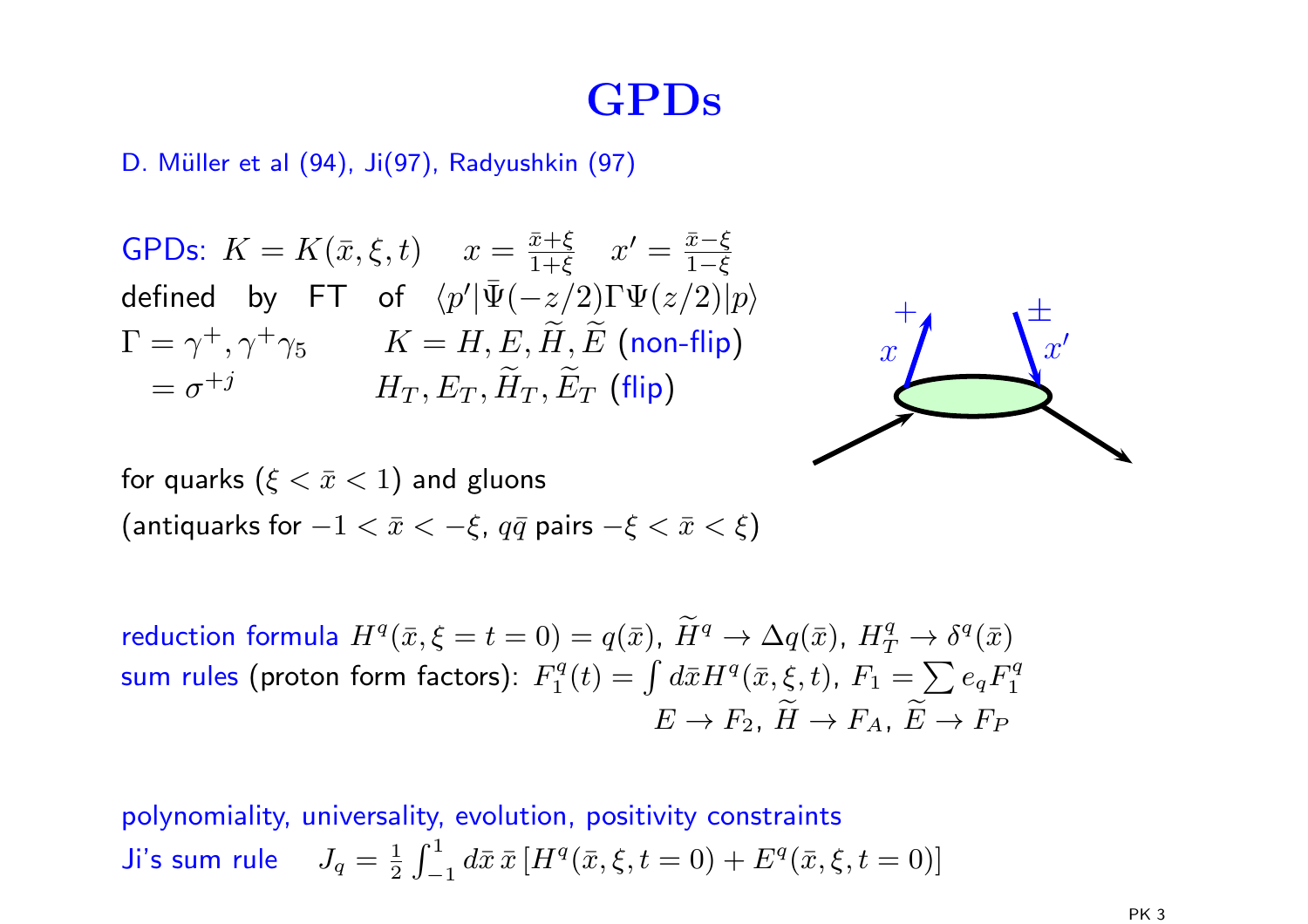#### Parameterizing the GPDs

needed in order to extract GPDs from data double distribution ansatz (Mueller et al (94), Radyushkin (99))

$$
K_i(\bar{x}, \xi, t) = \int_{-1}^1 d\rho \int_{-1+|\rho|}^{1-|\rho|} d\eta \, \delta(\beta + \xi \alpha - \bar{x}) \, K_i(\rho, \xi = 0, t) w_i(\rho, \eta) + D_i \, \Theta(\xi^2 - \bar{x}^2)
$$

DD: zero-skewness GPD  $\times$  weight fct  $w_i$  (generates  $\xi$  dep.)<br>--  $\angle$  $K_i(\rho,\xi=0,t)=k_i(\rho)\exp{[(b_i+\alpha'_i\ln{(1/\rho)})t]}$  $k_i = q, \Delta q, \delta^q$  for  $H, \widetilde{H}, H$  $T$  or  $c\bar{x}^{-\alpha_f(0)}(1)$  $-\,\bar{x})^{\beta_f}$  for  $E,\widetilde{E},\bar{E}_T$ Regge-like  $t$  dep. (for small  $\xi$  and small  $-t$  reasonable appr  $-t$  reasonable appr.)

advantage: polynomiality and reduction formulas automatically satisfied

<sup>D</sup>-term neglected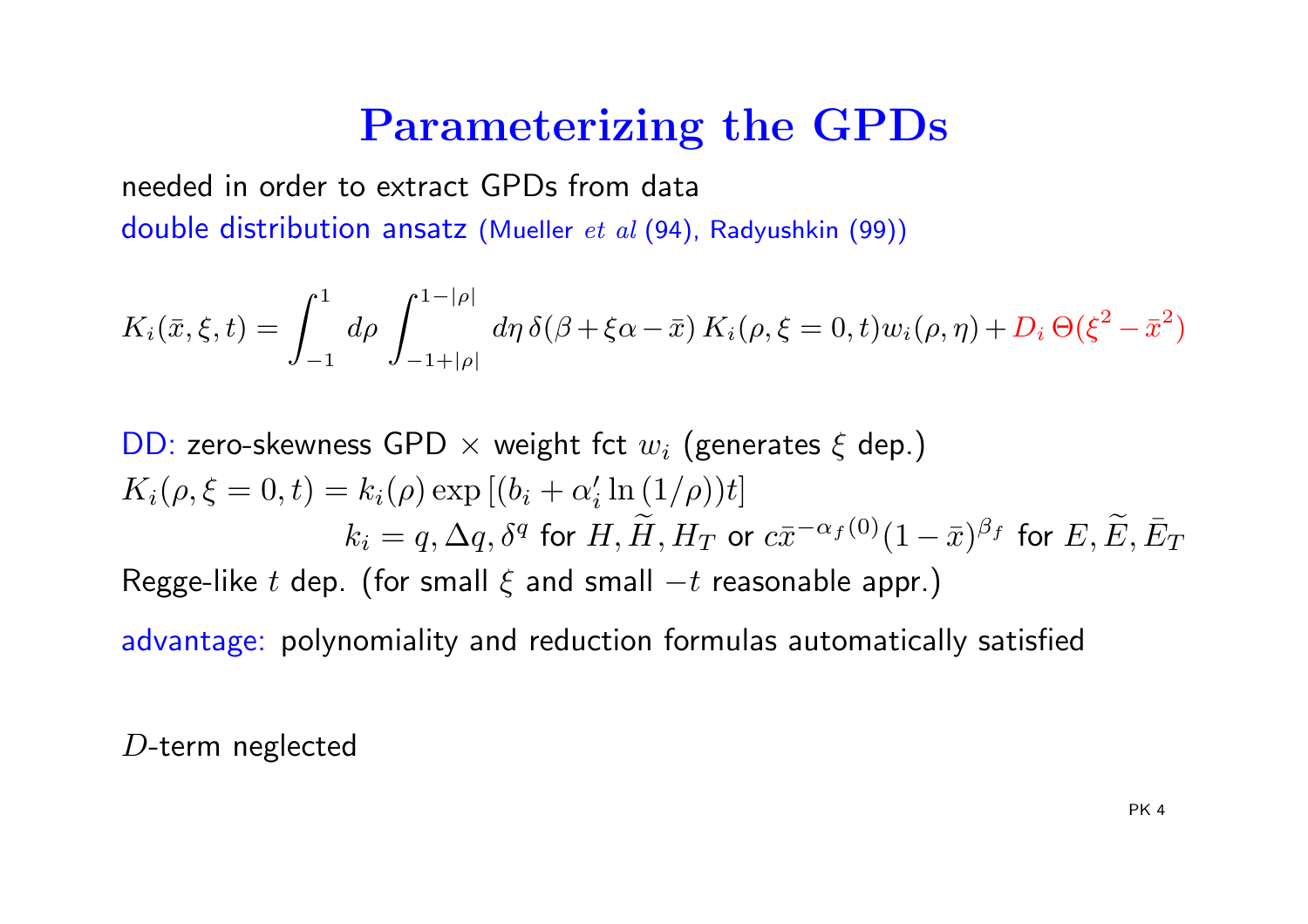#### The subprocess amplitude for DVMP

mod. pert. approach - quark trans. momenta in subprocess (emission and absorption of partons from proton collinear to proton momenta) transverse separation of color sources ⇒ gluon radiation<br>Cudales: factor Stawsen (Sudakov factor Sterman et al(93) )



LO pQCD $+$  quark trans. mom. <sup>+</sup> Sudakov supp.  $\Rightarrow$  asymp. fact. formula (lead. twist)<br>for  $\Omega^2$  in the set for  $Q^2 \to \infty$ 

<sup>g</sup>luon part bears similarity to color dipole model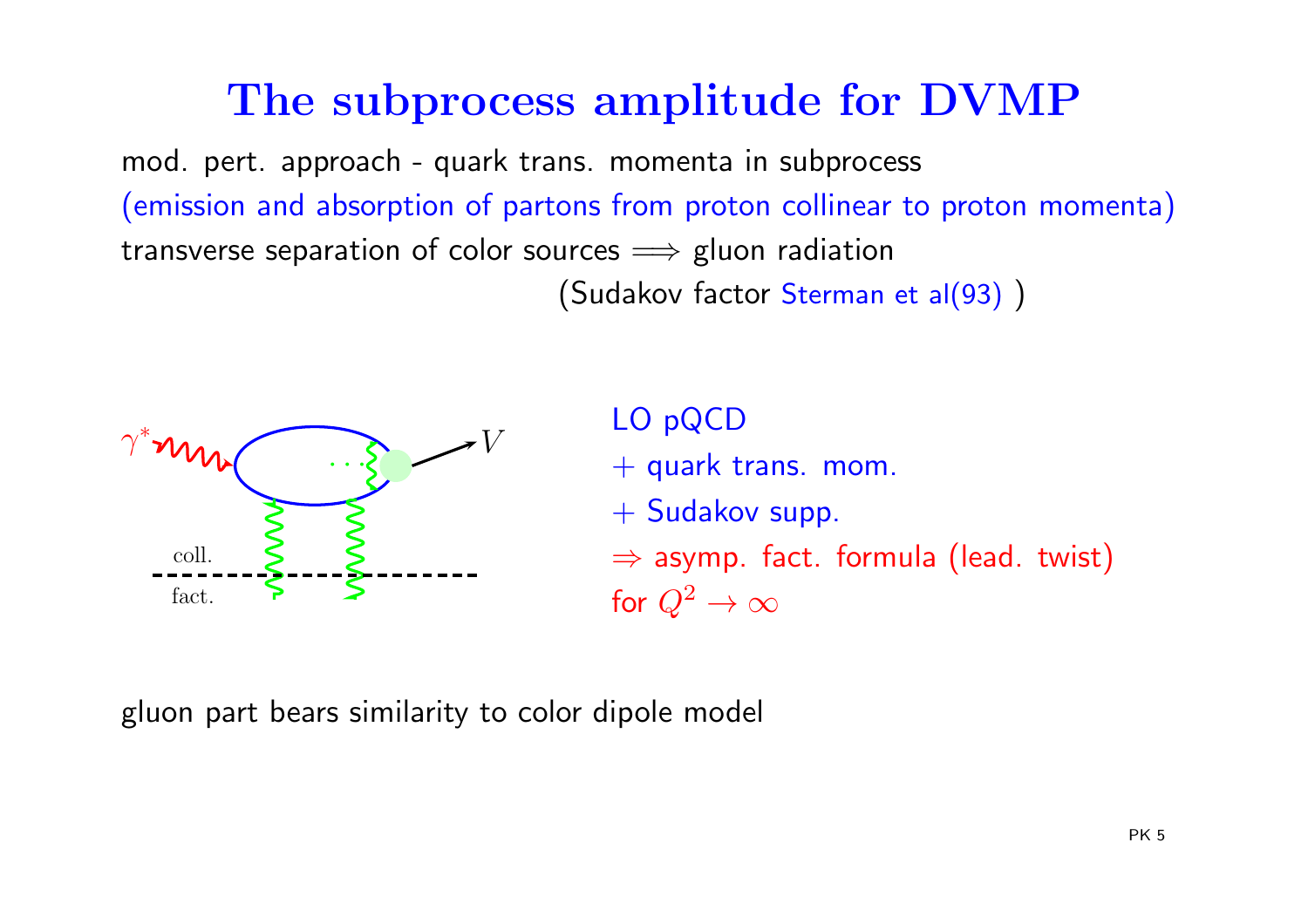#### What has been done?

- $\bullet$  analysis of FF (Diehl et al, (04), update: Diehl-K 1302.4604) using ABM11 PDFs, fixes  $H,E,(\widetilde H)$  for valence quarks
- $\bullet$  analysis of  $d\sigma_L/dt$  for  $\rho^0$  and  $\phi$  production Goloskokov-K, hep-ph/0611290 for  $Q^2 \gtrsim 3 \, \text{GeV}^2$  and  $W \gtrsim 4$ a trom H1 /FIIS F665 HFRMF  $^2$   $>$ ∼ $\gtrsim$  3 GeV<sup>2</sup> and  $W$   $\gtrsim$   $\qquad$ ∼ $\gtrsim$  4 GeV ( $\xi$   $\lesssim$  $\lesssim\!0.1,\ -t\lesssim$  $\lesssim\!0.5\,{\rm GeV}^2$  $^{2})$ data from H1, ZEUS, E665, HERMES<br>c fixes  $H$  for sea quarks and gluons for given  $H^{\mathrm{val}}\left(E\right)$  negligible) update with <mark>ABM11</mark> required
- $\bullet$  analysis of  $\pi^+$  production, Goloskokov-K, 0906.0460  $d\sigma/dt$  and  $A_{UT}$  data from <code>HERMES</code> evidence for strong contr. from  $\gamma^*_T$ fixes  $\widetilde{H}$ , pion pole and  $H_T$  (no clear signal for  $\widetilde{E}_{\text{non-pole}})$  $_{T}^{\ast}\left( H_{T}\right)$
- SDME and  $A_{UT}$  for  $\rho^0$  production,  $\pi^0$  cross section and  $\eta/\pi^0$  from CLAS (large skewness!), lattice QCD QCDSF and UKQCD, hep-lat/0612032 hints at strong contributions from  $\bar{E}_T=2\widetilde{H}_T+E_T$  needs confirmation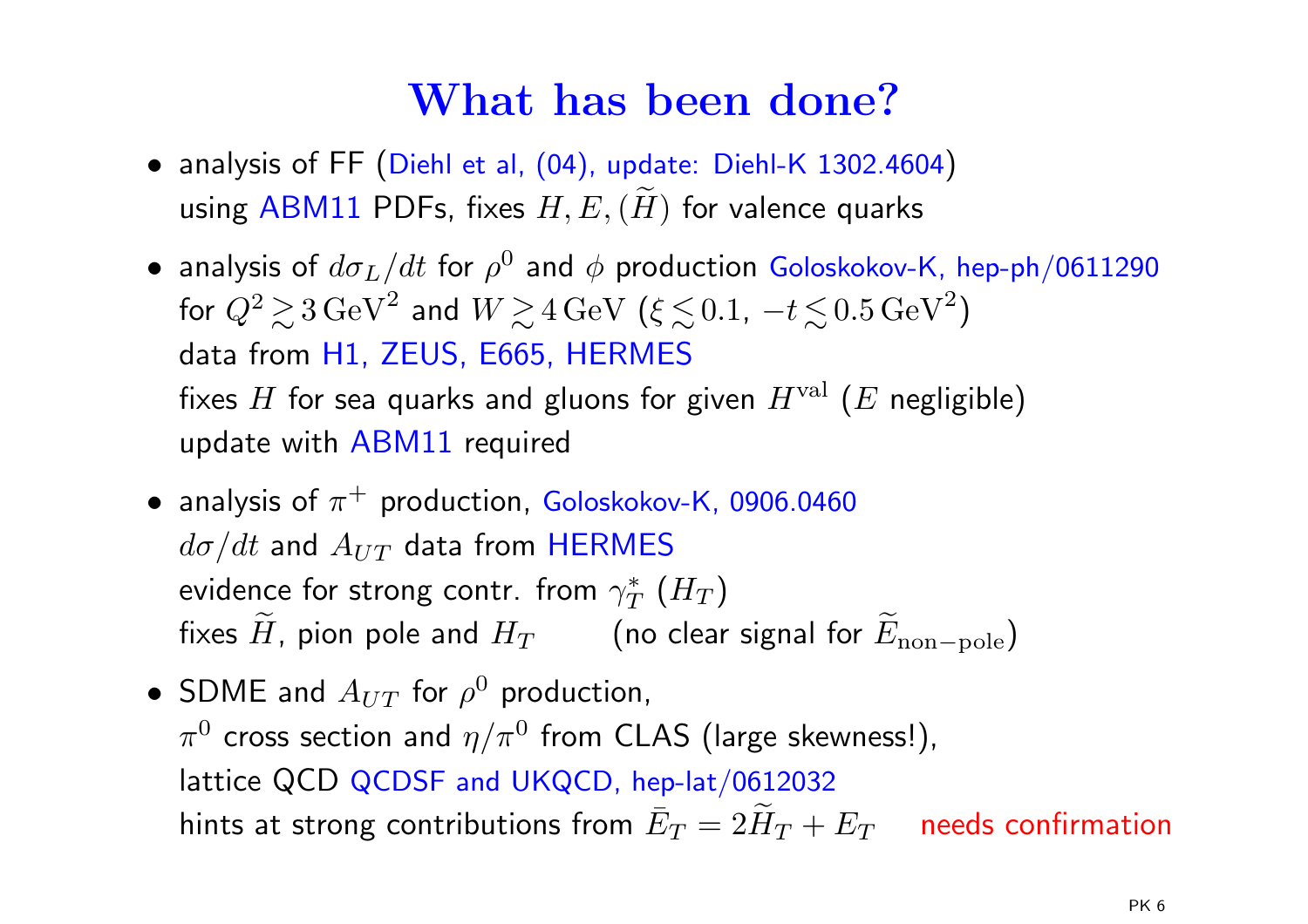## Applications

our set of GPDs allows for parameter free calculations of other hard exclusive reactions

- $\bullet \ \ \gamma^* p \to$ Goloskokov-K, 1407.1141 compared to SDMEs from HERMES(14) good agreement prominent role of pion pole
- DVCS K-Moutarde-Sabatie, 1210.6975 compared to data from Jlab, HERMES,H1,ZEUS good agreement with small skewness data less good agreement with Jlab data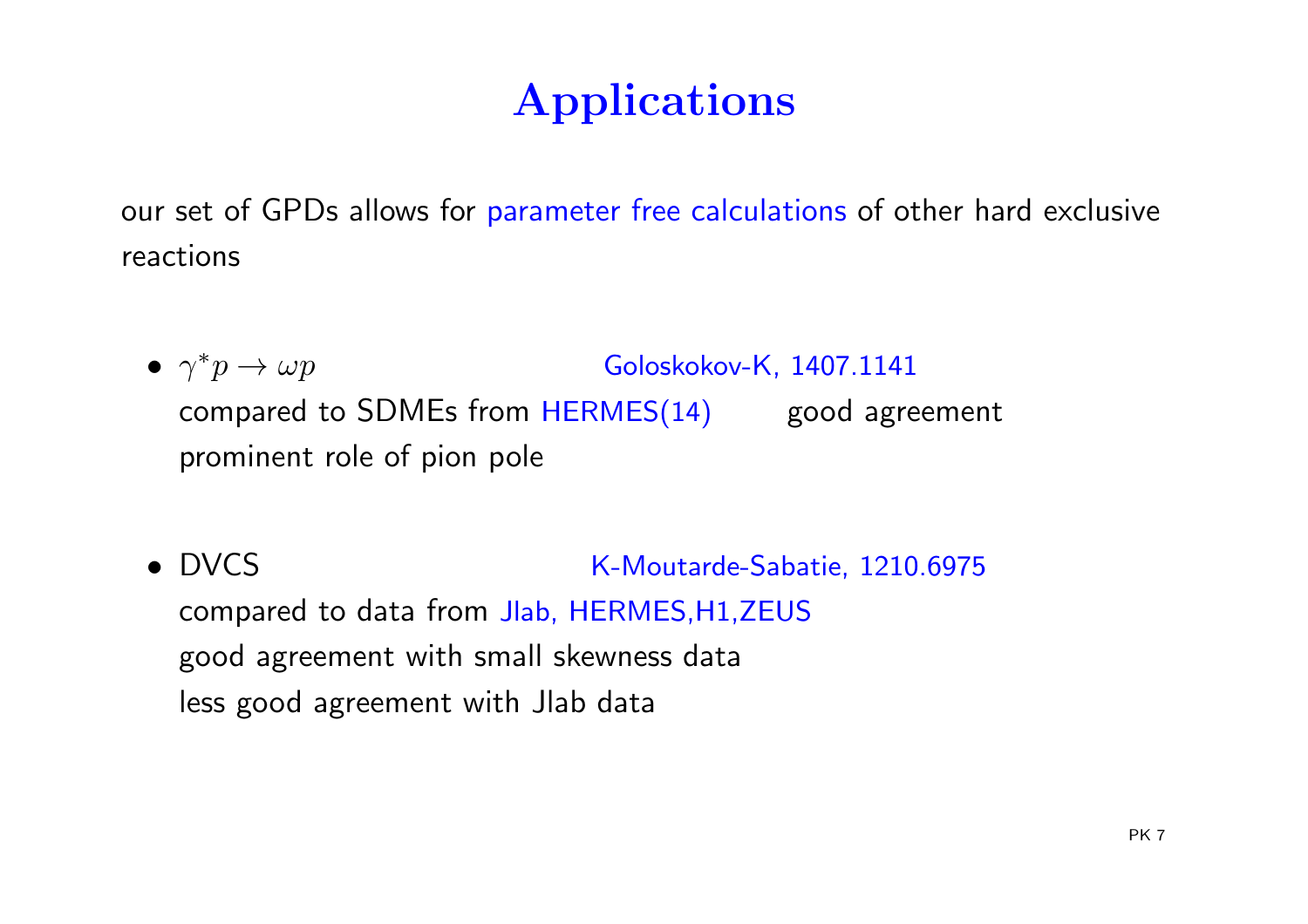#### What future data from HERA and HERMES

will provide additional constraints and tests

of this set of GPDs?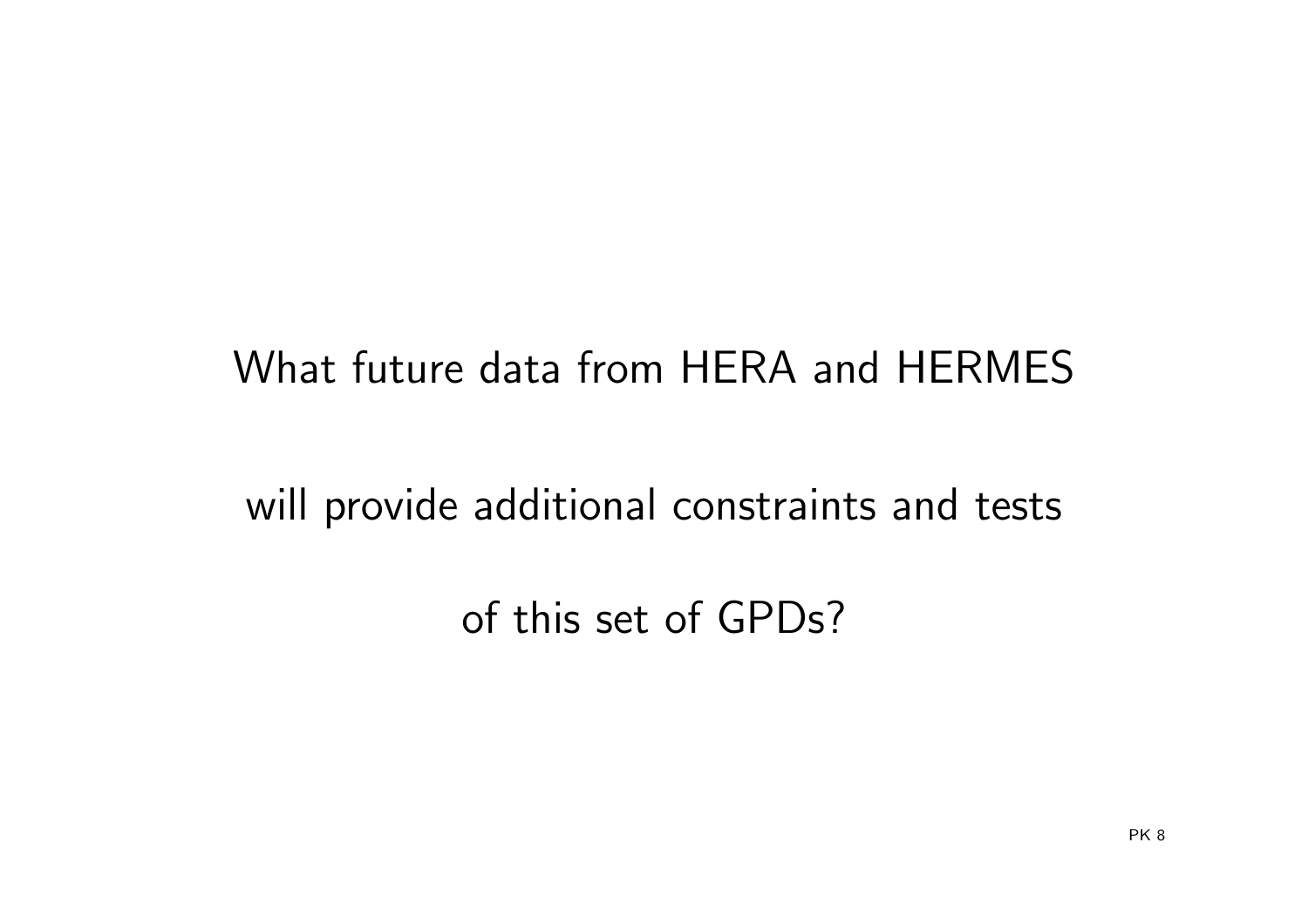#### Target asymmetry in DVCS



(flavor symmetric sea for  $E$  assumed)

 $E^s$  restricted by positivity bound for FT of zero-skewness GPDs Burkardt (  $\vec{\Delta}_\perp \rightarrow \vec{b}_\perp;\, t$  $=-\Delta^2$  $_{\perp}^2)$ b2 ⊥ $m^2$  ∂e s(¯x, ~b $\frac{(\bar{x},b_\perp)}{\partial b^2}$  $\left(\begin{smallmatrix} \vec{b}_\perp \ \frac{2}{2} \end{smallmatrix}\right)^2$  $\bar{z} \leq s^2(\bar{x}, \vec{b}_\perp)$  $-\,\Delta s^2(\bar{x},\vec{b}_\perp)$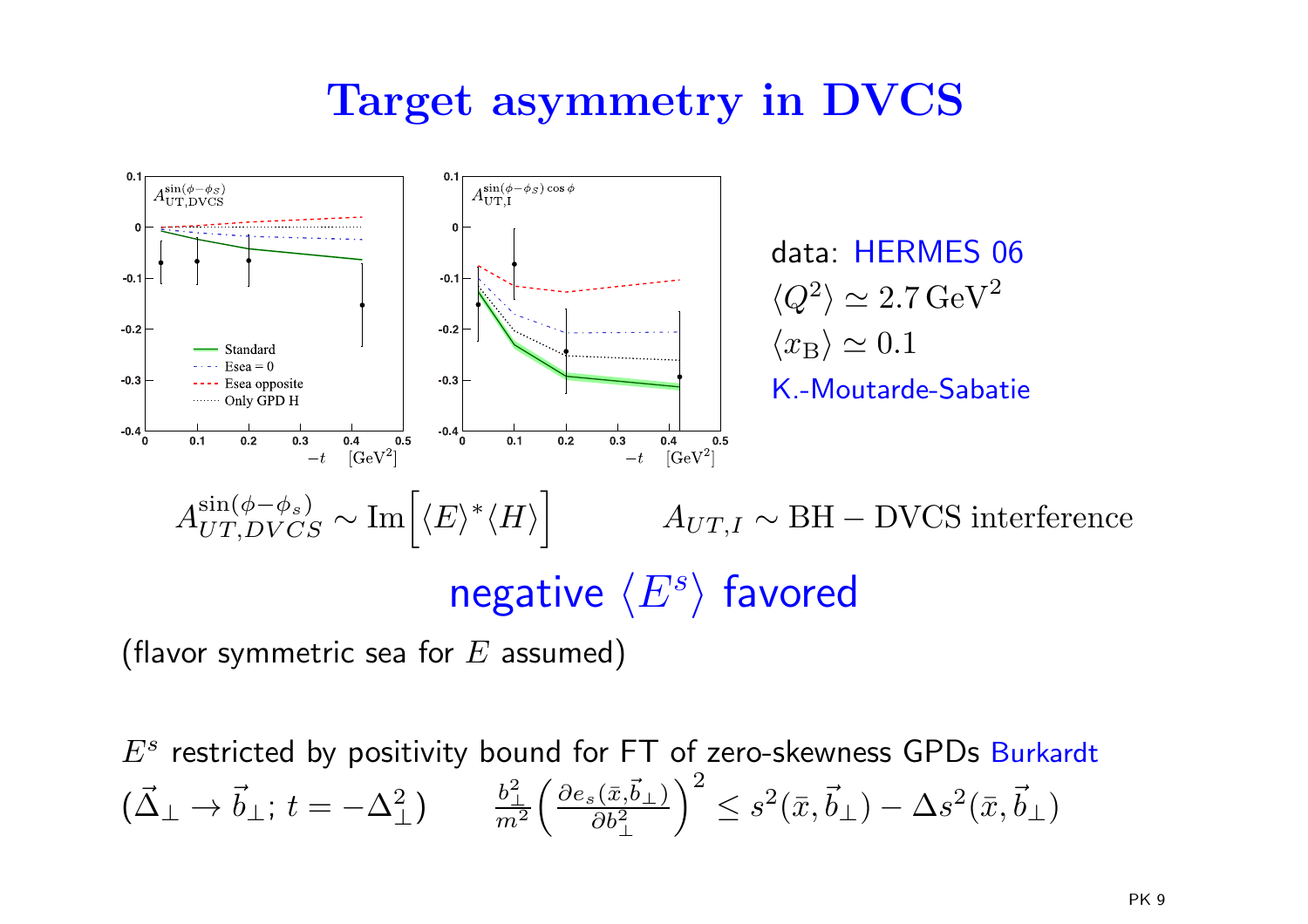#### Parton angular momenta

Ji's sum rule (for  $\xi = 0, t = 0$ ):  $(q = u, \bar{u}, d, \ldots)$ 

$$
J^{q} = \frac{1}{2} \Big[ q_{20} + e_{20}^{q} \Big] \qquad J^{g} = \frac{1}{2} \Big[ g_{20} + e_{20}^{g} \Big]
$$

 $q_{20} (= \int_0^1$  $e_{\rm 20}$  for valence quarks from form factor analysis  $\int_0^1 dx x q(x)$ ),  $g_{20}$  from ABM11  $e_{\mathsf{\Omega}}^s$  $e_{20}^g$  from sum rule:  $e_{20}^g = -$  20 $\sigma_0 = 0 \div -0.026$  (from  $A_{UT}$  for DVCS and saturation of positivity bound)  $\sum e^{q_v}_{20}$  $\frac{q_v}{20}-2\sum{e^{\bar q}_{20}}$ 

> $J^{u+\bar{u}} = 0.261 \div 0.235$   $J^{s+\bar{s}} = 0.017 \div -0.009$   $J^d$  $d+\bar{d}$  = 0.035  $\div$  0.009  $J^g$  = 0.187  $\div$  0.265

at scale  $2\,{\rm GeV}$   $\;$  uncertainties due to  $E^s$  (l.h.s.  $e^s_2$  $s_{20}^s = 0$ , r.h.s.  $e_2^s$  $\frac{s}{20}=-0.026)$ 

need for smaller errors of  $A_{UT}$  for DVCS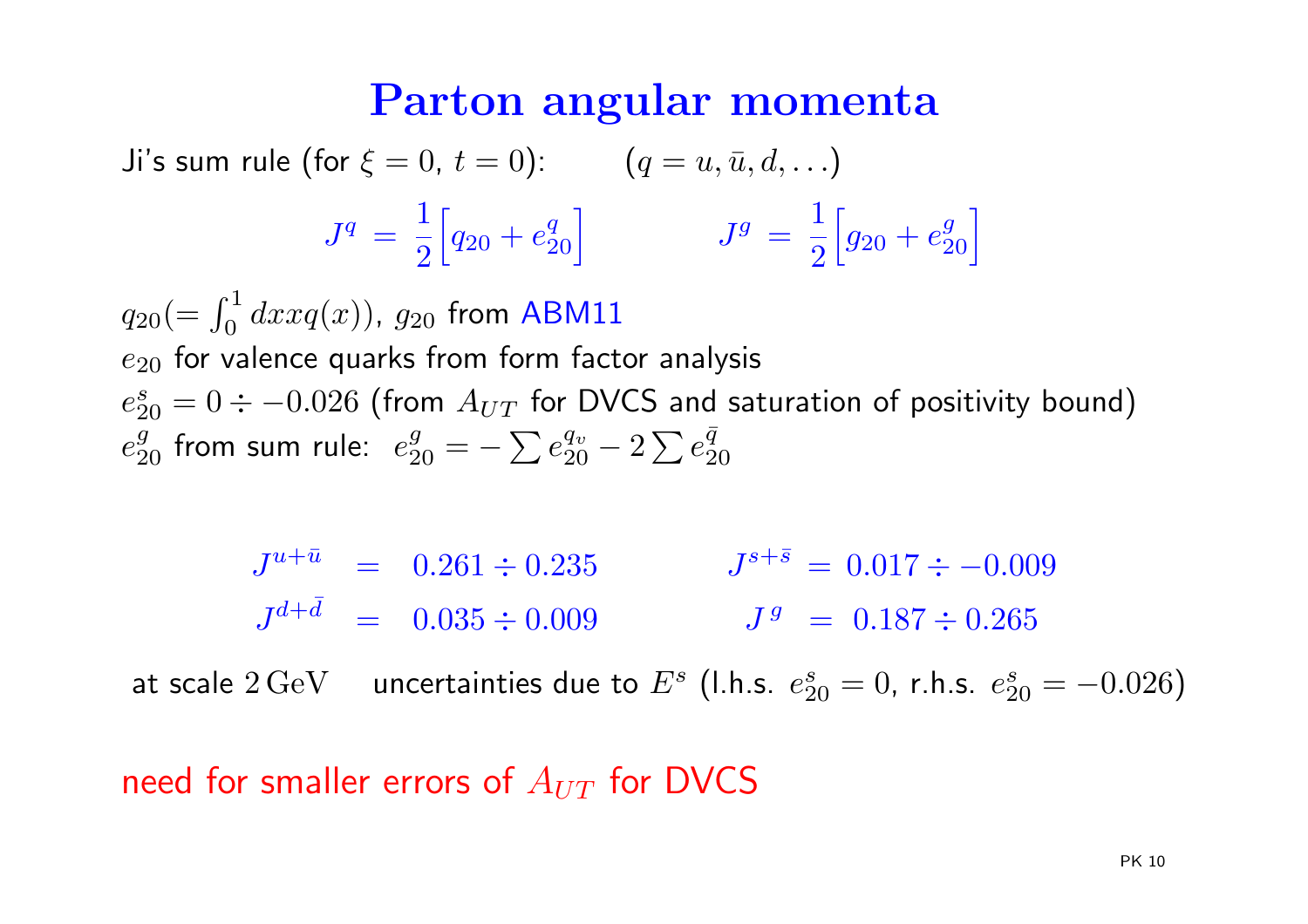## Transversity GPDs



 $\mathsf{HERMES}(09)$   $\pi^+$ 

$$
Q^2 \simeq 2.5 \,\mathrm{GeV}^2, W = 3.99 \,\mathrm{GeV}
$$

 $\phi_s$  orientation of target spin vector

large, does not vanish for  $t'\rightarrow 0$ 

$$
A_{UT}^{\sin\phi_S} \sim \text{Im}\Big[\mathcal{M}^*_{0-,++}\mathcal{M}_{0+,0+}\Big]
$$

large n-f. ampl.  $\mathcal{M}_{0-,++}$  $_+$  required, non-vanishing in forward direction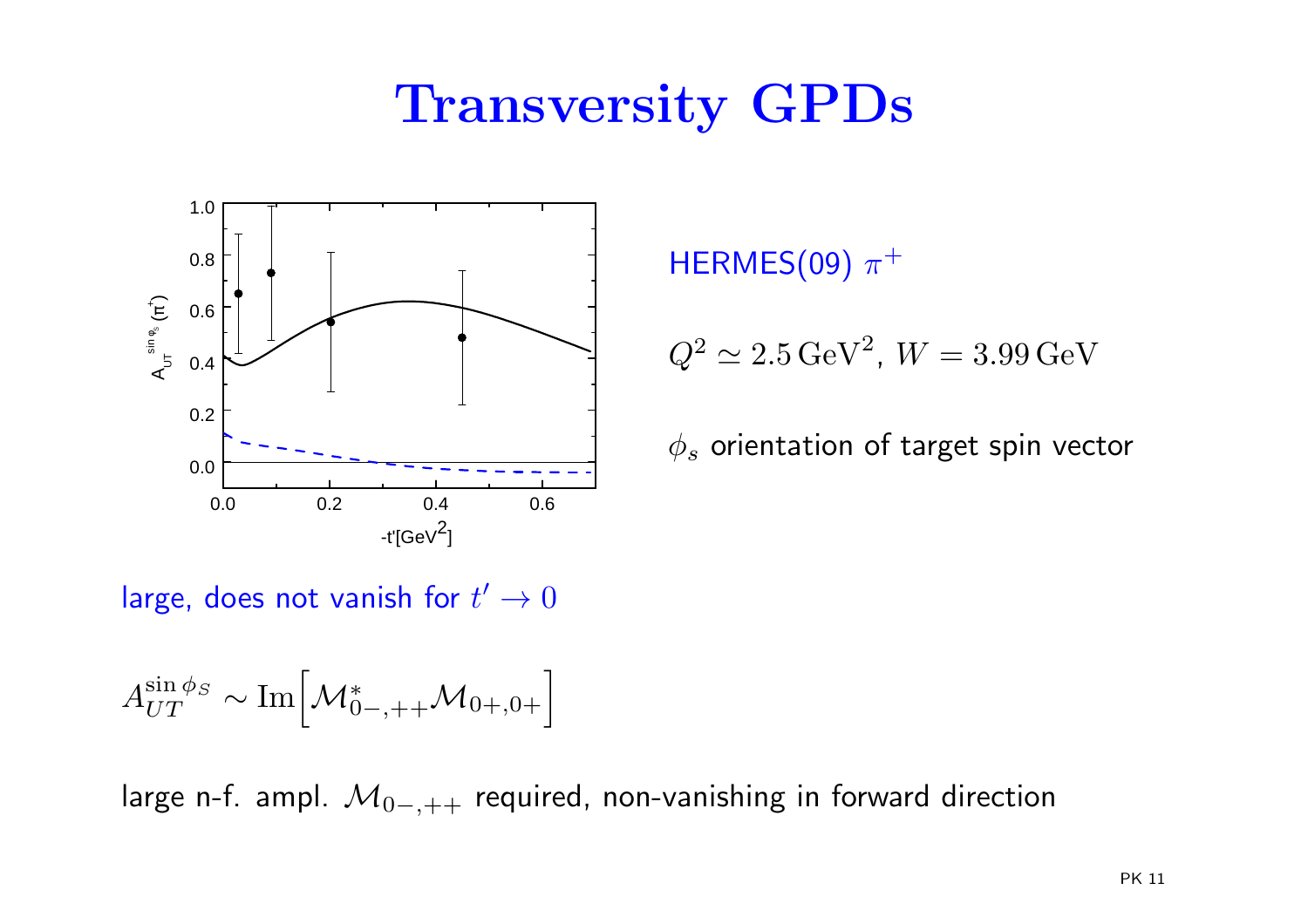

usual GPDs:  $\mathcal{M}_{0-,++} \sim t'$ transversity GPDs:  $\mathcal{M}_{0-,++}\rightarrow c$ go along with twist-3 pion w.f.

suppressed by  $\mu_{\pi}/Q$  as compared to leading-twist ampl.  $\mu_\pi = m_\pi^2/(m_u+m_d) \simeq 2\,\text{GeV}$ at scale  $2\,{\rm GeV}$   $\big($ Braun-Filianov  $(90)\big)$ 

$$
\mathcal{M}_{0-,++} = e_0 \sqrt{1 - \xi^2} \int d\bar{x} \mathcal{H}_{0-,++}^{\text{twist}-3} H_T \quad \mathcal{M}_{0+,++} = -e_0 \frac{\sqrt{-t'}}{2m} \int d\bar{x} \mathcal{H}_{0-,++}^{\text{twist}-3} \bar{E}_T
$$

 $H_T$  constrained by  $\delta_q$  (Anselmino et al(09)) or lattice QCD D QCDSF-UKQCD  $\bar{E}_T$  constrained by lattice QCD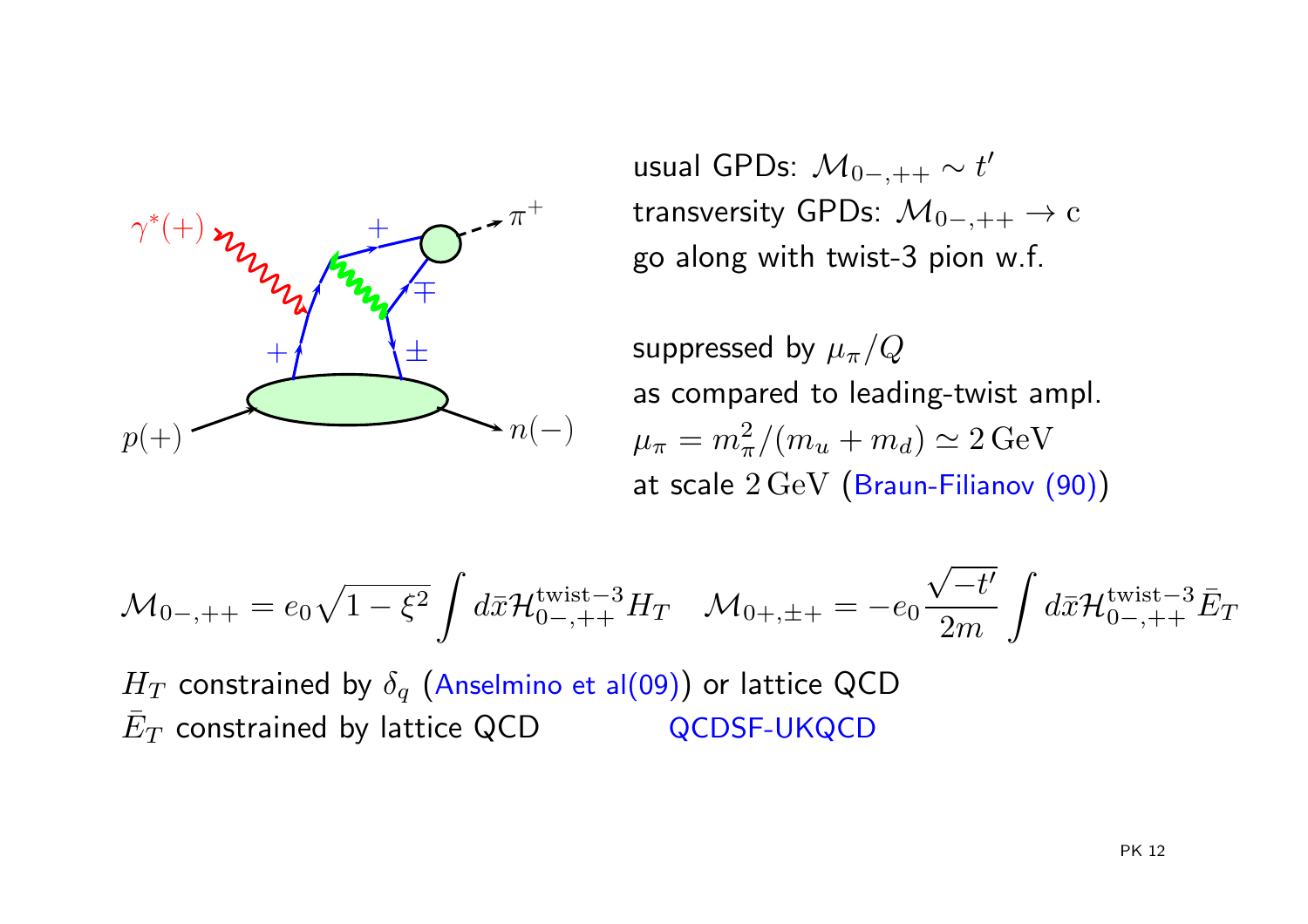# $\bf{CLASS}$  data on  $\pi^0$  cross section and  $\eta/\pi^0$  ratio



estimates, not fits (large skewness, small  $W)$   $\widetilde{H}$  contribution only about  $10\%$ 

$$
\frac{d\sigma(\eta)}{d\sigma(\pi^0)} \simeq \left| \frac{\langle e_u K^u + e_d K^d \rangle_{\eta}}{\langle e_u K^u - e_d K^d \rangle_{\pi^0}} \right|^2
$$

 $\widetilde{H}^u,H_T$  opposite sign for  $u$  and  $d$  quarks,  $\bar{E}_T$  same sign  $\eta/\pi^0$  ratio larger than  $1$  less than  $1$ 

small skewness data would confirm this interpretation and allow to learn more about the transversity  $GPDs$   $P<sub>R 13</sub>$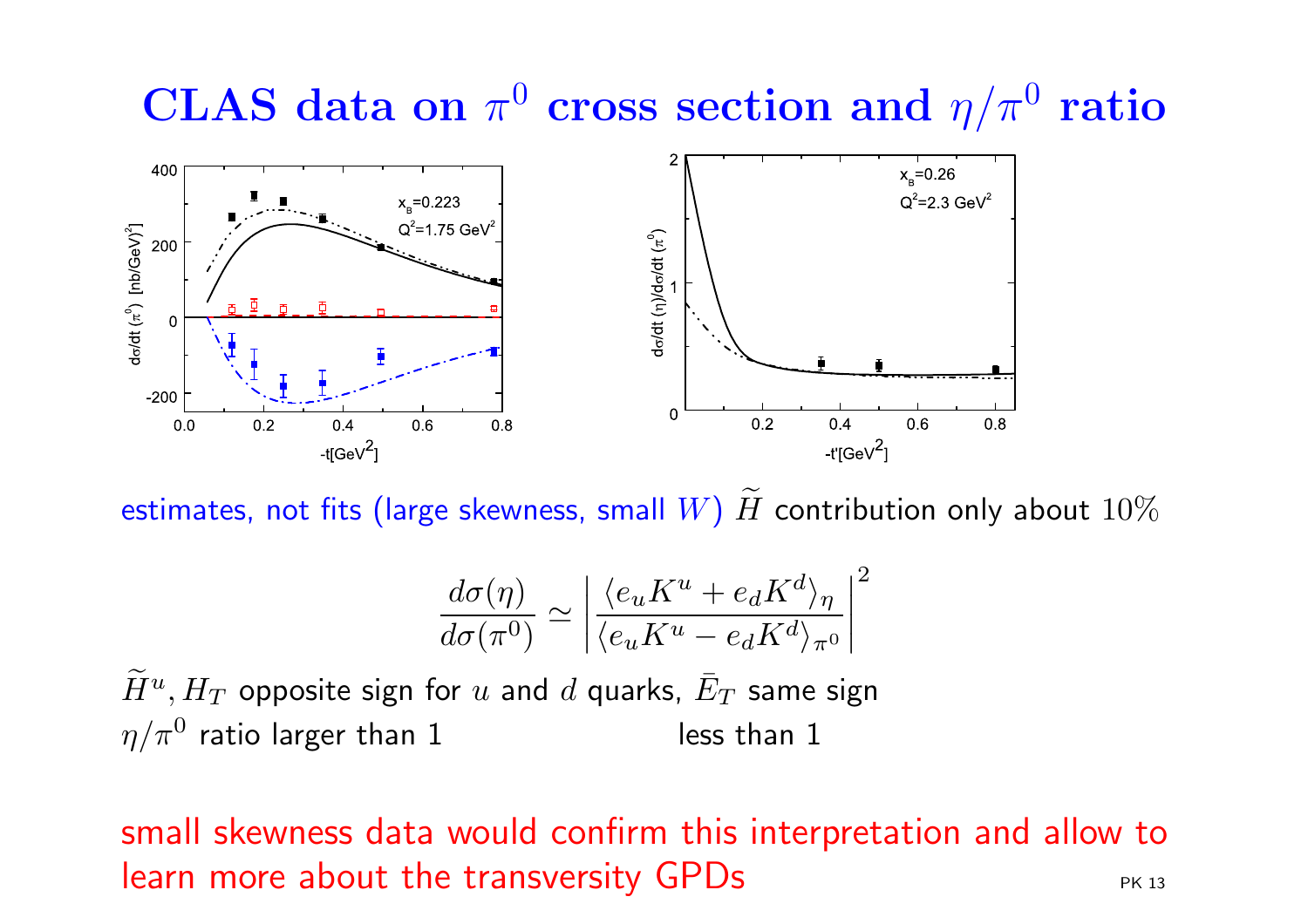#### The beam spin asymmetry for  $\pi$  production



Goloskokov-K, 1106.4897

 $A_{LU}\sim {\rm Im}\Big[ \big({\cal M}^*_0$  $0+,++$  $_{+}-\mathcal{M}_{0}^{\ast}$  $(\mathcal{M}^*_{0+,-+}) \mathcal{M}_{0+,0+} + \bigl( \mathcal{M}^*_0 \bigr)$  0−,++ $_{+}-\mathcal{M}_{0}^{\ast}$  $\big( \big)_{0-, -+}^* \big) {\cal M}_{0-,0+}$  $\overline{\phantom{a}}$ if  $H_T$  and  $\bar{E}_T$  are the dominant transversity GPDs:  $A_{LU}\sim {\rm Im}\Big[$  $\mathcal{M}^*_{\cap}$  $\left[0^*_{0-},\right._{+\!+\!}\mathcal{M}_{0-},0+\Big]\sim\mathrm{Im}\Big[$  $\overline{\phantom{a}}$  $\langle H_T \rangle^*$  $^{\ast}\langle\widetilde{E}\rangle$ l<br>I<br>I<br>I<br>I<br>I<br>i<br>i<br>i<br>i<br>i<br>i<br>i<br>i<br>

additional information on  $H_T$  and, for  $\pi$ 0, on $\widetilde{E}_{\text{non-pole}}$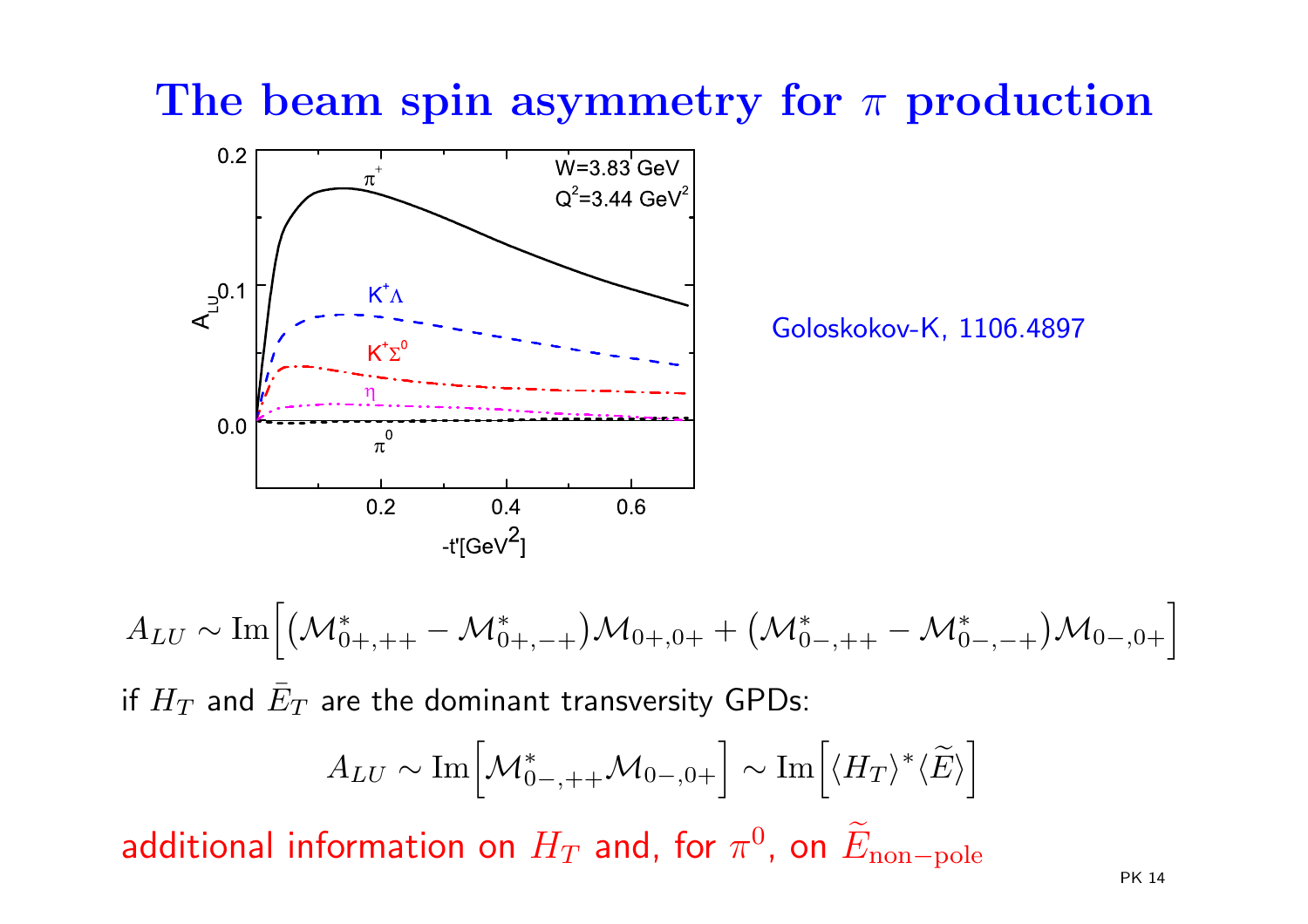#### Summary

- $\bullet\,$  more accurate data on  $A_{UT}$  for DVCS and data on  $\pi^0$  leptoproduction as well as the  $\eta/\pi^0$  ratio would help fo fix  $E^{\rm sea}$  and the transversity GPDs
- of interest are also data on $A_{UL}(\pi)$ :  $\bar{E}_T$  important any information on strangness production, e.g  $A_{UT}(K^+\Lambda,K^+\Sigma)$ : sensitive to  $H^s_T$  $\sigma(\omega)$ : may answer question whether  $H^{\bar u}=H^{\bar d}$  or not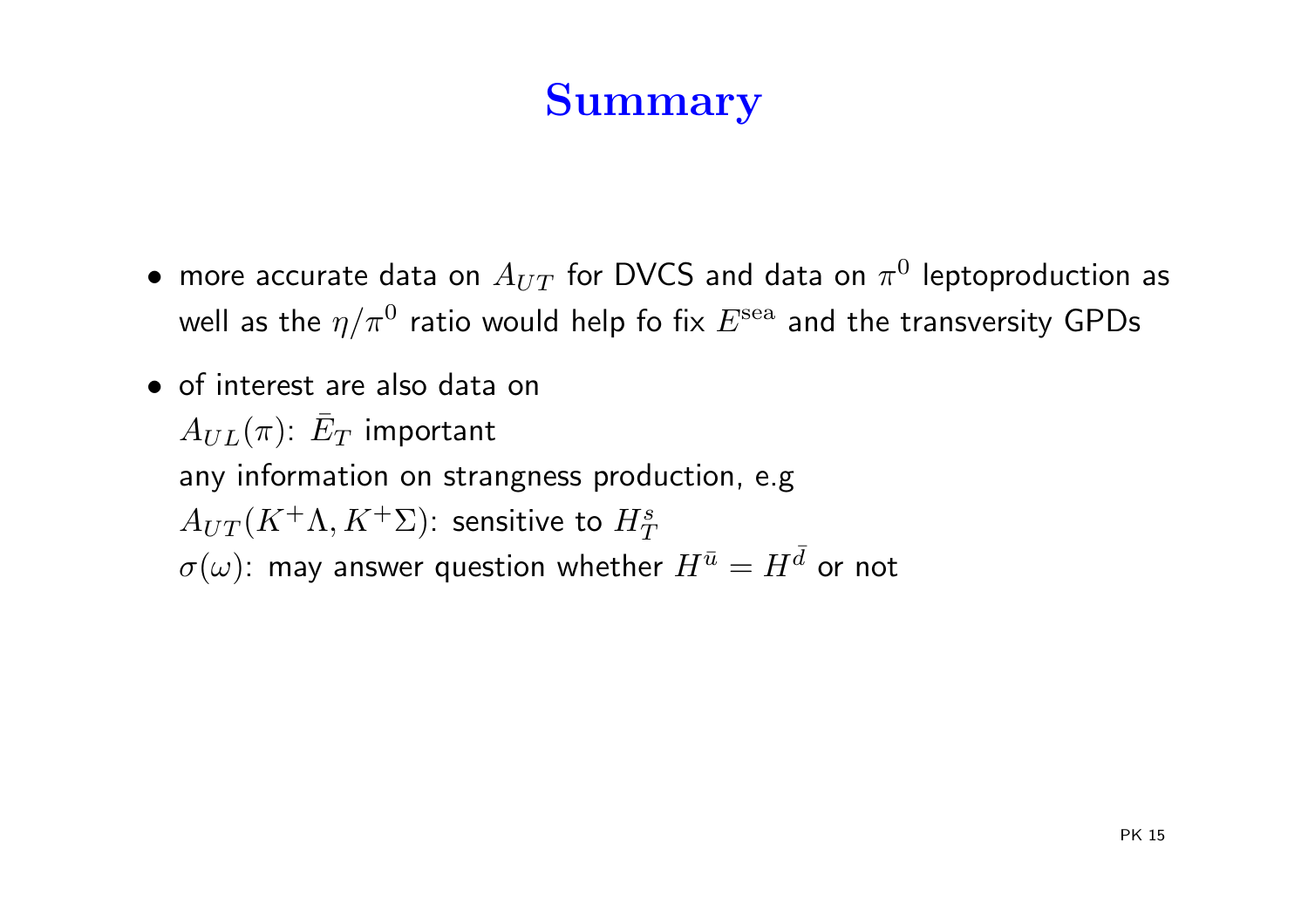## BACK-UP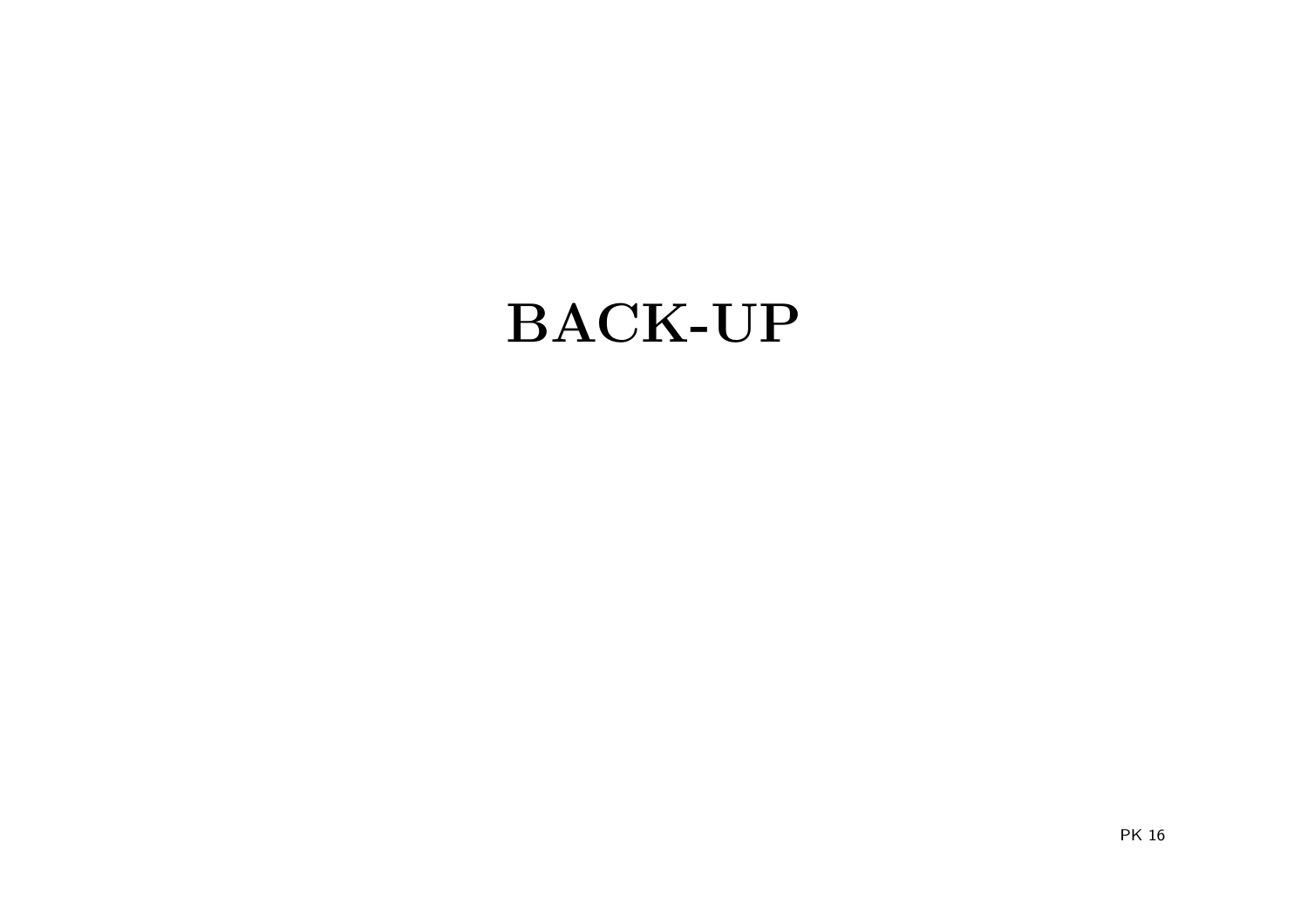# $\mathbf{The}\mathop{\omega}\limits_{\mathbb{F}}\mathbf{cross}\mathop{\bf section}\limits_{\mathbb{F}}$



at  $Q^2 = 3.5 \,\text{GeV}^2$   $4 \,\text{GeV}^2$   $3.8 \,\text{GeV}^2$ data from H1, ZEUS, E665, HERMES, CORNELL, CLAS Goloskokov-K, hep-ph/0611290, 1407.1141

decreasing  $W$  at fixed  $Q^2 \Longrightarrow$  increasing  $x_B, \xi$  and  $-t_0 = 4m^2\xi^2/(1-\xi^2)$ Handbag: <code>GPDs</code> decrease with increasing  $-t$ , decrease of c.s. related to  $-t_0$ large  $\rho^0$ ,  $\omega$  cross sections at low  $W$  not understood, probably not hard physics

σ $\sigma \sim |gluon + sea|^2$ :  $\sigma(\omega)/\sigma(\rho^0) = 1/9$  for  $H^{\bar{u}} = H^{\bar{d}}$  true? (up to wave function effects, e.g.  $f_\rho=209\,\,{\rm MeV}$ ,  $f_\omega=187\,\,{\rm MeV})$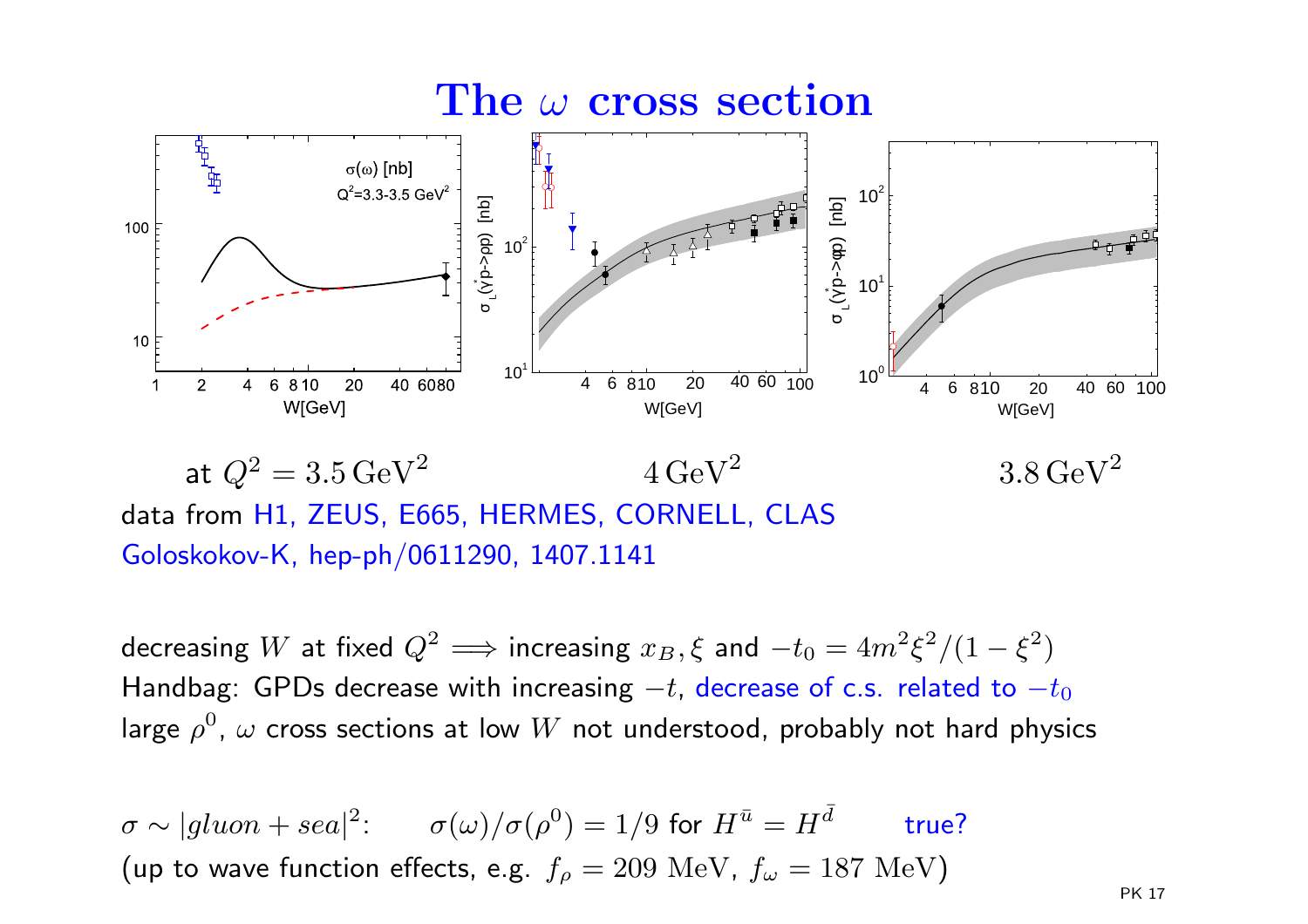# $\bar{E}_T$  in  $\rho^0$  production



 $r_{00}^{1}\sim-|\langle\bar{E}_{T}\rangle|^{2} \qquad\qquad r_{00}^{5}\sim\operatorname{Re}\Bigl[\langle\bar{E}_{T}\rangle^{*}\langle H\rangle\Bigr]$ 

Goloskokov-K. 1310.1472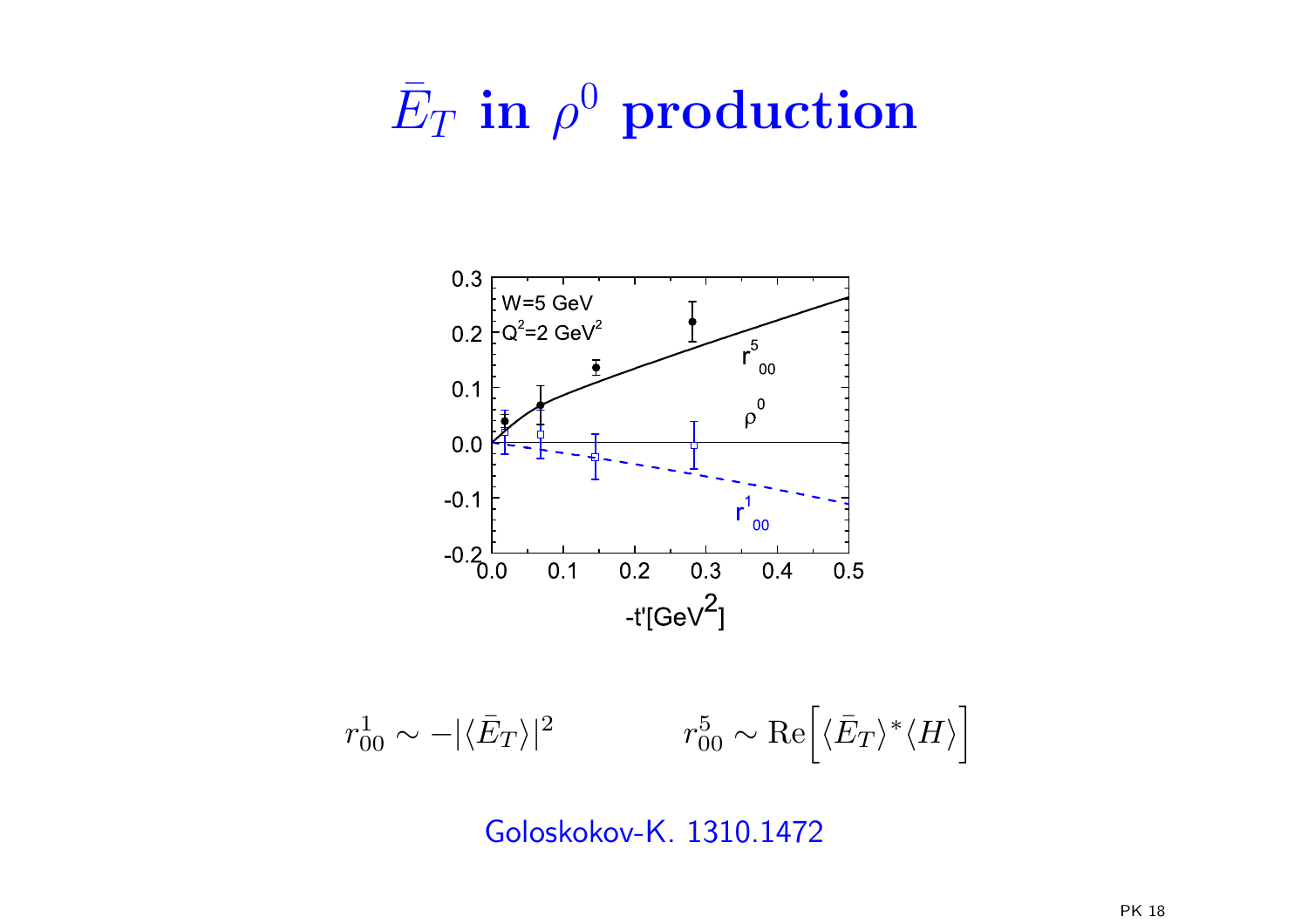#### ω $\omega$  production



red line: without pion pole,  $\qquad \qquad \quad \text{magenta line:} \ \ R = d\sigma_L/d\sigma_T$ blue (dotted) line: predictions at  $W = 8(3.5) \,\mathrm{GeV}$